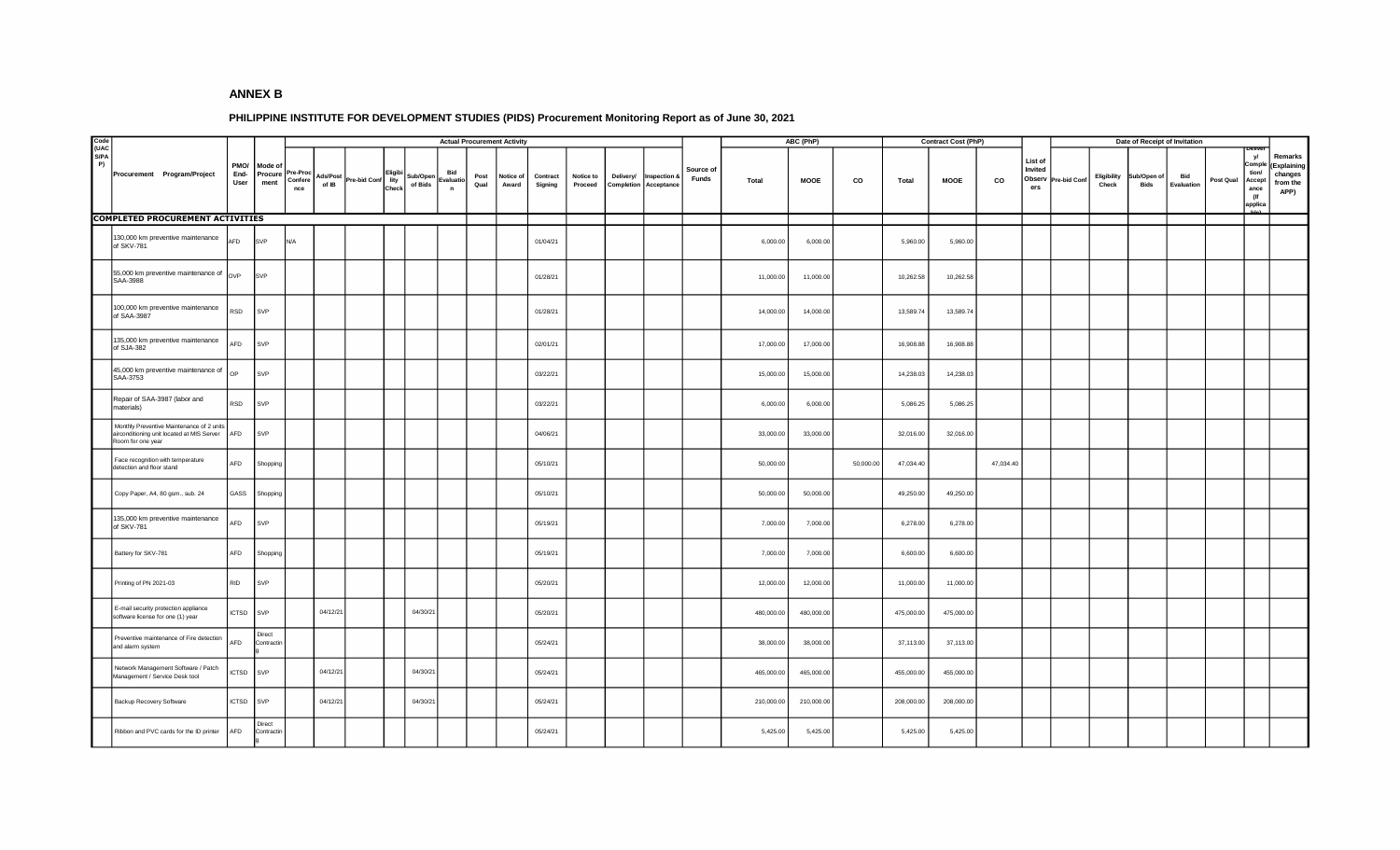|                                                                                                               |                                                                                                                                                                                           |              |                              |                                    | <b>Actual Procurement Activity</b> |                   |                 |                     |                                  |              |                    |                     |                      |                       |                        | ABC (PhP)          |              |             | <b>Contract Cost (PhP)</b> |            |             |    |                                     | Date of Receipt of Invitation |                      |                                   |                   |           |                                                         |                                                       |
|---------------------------------------------------------------------------------------------------------------|-------------------------------------------------------------------------------------------------------------------------------------------------------------------------------------------|--------------|------------------------------|------------------------------------|------------------------------------|-------------------|-----------------|---------------------|----------------------------------|--------------|--------------------|---------------------|----------------------|-----------------------|------------------------|--------------------|--------------|-------------|----------------------------|------------|-------------|----|-------------------------------------|-------------------------------|----------------------|-----------------------------------|-------------------|-----------|---------------------------------------------------------|-------------------------------------------------------|
| Code<br>(UAC<br>S/PA<br>P                                                                                     | Procurement Program/Project                                                                                                                                                               | End-<br>User | PMO/ Mode of<br>ment         | Procure Pre-Proc<br>Confere<br>nce | Ads/Post<br>of IB                  | Pre-bid Conf lity | Eligib<br>Check | Sub/Oper<br>of Bids | Bid<br>Evaluatio<br>$\mathsf{n}$ | Post<br>Qual | Notice of<br>Award | Contract<br>Signing | Notice to<br>Proceed | Completion Acceptance | Delivery/ Inspection & | Source of<br>Funds | Total        | <b>MOOE</b> | CO                         | Total      | <b>MOOE</b> | co | List of<br>Invited<br>Observ<br>ers | Pre-bid Conf                  | Eligibility<br>Check | <b>Sub/Open of</b><br><b>Bids</b> | Bid<br>Evaluation | Post Qual | y/<br>Compl<br>tion/<br>Accept<br>ance<br>(If<br>applic | Remarks<br>(Explaining<br>changes<br>from the<br>APP) |
|                                                                                                               | 80,000 km preventive maintenance of<br><b>SKV-791</b>                                                                                                                                     | RID          | SVP                          |                                    |                                    |                   |                 |                     |                                  |              |                    | 05/25/21            |                      |                       |                        |                    | 13,000.00    | 13,000.00   |                            | 12,162.43  | 12,162.43   |    |                                     |                               |                      |                                   |                   |           |                                                         |                                                       |
|                                                                                                               | Webinar platform (1 year subscription)                                                                                                                                                    | <b>ICTSD</b> | SVP                          |                                    |                                    |                   |                 |                     |                                  |              |                    | 05/25/21            |                      |                       |                        |                    | 155,000.00   | 155,000.00  |                            | 152,750.00 | 152,750.00  |    |                                     |                               |                      |                                   |                   |           |                                                         |                                                       |
|                                                                                                               | 16GB DDR4-2666 DIMM RAM for HP<br>ProDesk 400 & 600 G5 MT Desktops                                                                                                                        | <b>ICTSD</b> | Shopping                     |                                    |                                    |                   |                 |                     |                                  |              |                    | 05/26/21            |                      |                       |                        |                    | 50,000.00    | 50,000.00   |                            | 49,900.00  | 49,900.00   |    |                                     |                               |                      |                                   |                   |           |                                                         |                                                       |
|                                                                                                               | Stata MP 17 8-Core (Upgrade from MP<br>16) Perpetual License with PDF<br>documentation set (ESD)                                                                                          |              | Direct<br>Researc Contractin |                                    |                                    |                   |                 |                     |                                  |              |                    | 05/27/21            |                      |                       |                        |                    | 141,782.31   | 141,782.31  |                            | 141,782.31 | 141,782.31  |    |                                     |                               |                      |                                   |                   |           |                                                         |                                                       |
|                                                                                                               | EViews 12 Single User Upgrade from<br>V.10 Upgrade # 10B01138 - 47Serial #<br>12B                                                                                                         | tesearc      | Direct<br>Contracti          |                                    |                                    |                   |                 |                     |                                  |              |                    | 05/27/21            |                      |                       |                        |                    | 348,448.05   | 348,448.05  |                            | 348,448.05 | 348,448.05  |    |                                     |                               |                      |                                   |                   |           |                                                         |                                                       |
|                                                                                                               | Printing of PN 2021-01, 02 & 04                                                                                                                                                           | <b>RID</b>   | SVP                          |                                    |                                    |                   |                 |                     |                                  |              |                    | 05/29/21            |                      |                       |                        |                    | 36,000.00    | 36,000.00   |                            | 36,000.00  | 36,000.00   |    |                                     |                               |                      |                                   |                   |           |                                                         |                                                       |
|                                                                                                               | Appraisal of one unit Nissan Urvan<br>Escapade 2008 model to determine the<br>current market Value for disposal<br>purposes.                                                              | AFD          | SVP                          |                                    |                                    |                   |                 |                     |                                  |              |                    | 06/01/21            |                      |                       |                        |                    | 5,000.00     | 5,000.00    |                            | 5,000.00   | 5,000.00    |    |                                     |                               |                      |                                   |                   |           |                                                         |                                                       |
|                                                                                                               | 140,000 km preventive maintenance<br>of SJA-382                                                                                                                                           | AFD          | SVP                          |                                    |                                    |                   |                 |                     |                                  |              |                    | 06/10/21            |                      |                       |                        |                    | 34,000.00    | 34,000.00   |                            | 33,229.29  | 33,229.29   |    |                                     |                               |                      |                                   |                   |           |                                                         |                                                       |
|                                                                                                               | Data Manager (Cluster A)- Luzon<br>for the "Assessment of the Service<br>Capability and Readiness of Philippine Researc SVP<br>Hospitals to Provide High Quality<br>Health Care"          |              |                              |                                    |                                    |                   |                 |                     |                                  |              |                    | 05/01/21            |                      |                       |                        |                    | 313,600.00   | 313,600.00  |                            | 313,600.00 | 313,600.00  |    |                                     |                               |                      |                                   |                   |           |                                                         |                                                       |
|                                                                                                               | Data Manager - Cluster B (NCR,<br>Visayas, Mindanao)<br>for the<br>"Assessment of the Service Capability<br>and Readiness of Philippine Hospitals<br>to Provide High Quality Health Care" | Researc SVP  |                              |                                    |                                    |                   |                 |                     |                                  |              |                    | 05/01/21            |                      |                       |                        |                    | 313,600.00   | 313,600.00  |                            | 313,600.00 | 313,600.00  |    |                                     |                               |                      |                                   |                   |           |                                                         |                                                       |
|                                                                                                               | Research Assistant and Analyst<br>for "Assessment of the Service<br>Capability and Readiness of Philippine Researc SVP<br>Hospitals to Provide High Quality<br>Health Care"               |              |                              |                                    |                                    |                   |                 |                     |                                  |              |                    | 05/15/21            |                      |                       |                        |                    | 313,600.00   | 313,600.00  |                            | 313,600.00 | 313,600.00  |    |                                     |                               |                      |                                   |                   |           |                                                         |                                                       |
|                                                                                                               | <b>Total Alloted Budget of</b>                                                                                                                                                            |              |                              |                                    |                                    |                   |                 |                     |                                  |              |                    |                     |                      |                       |                        |                    |              |             |                            |            |             |    |                                     |                               |                      |                                   |                   |           |                                                         |                                                       |
| <b>Procurement Activities</b><br><b>Total Contract Price of</b><br><b>Procurement Actitvites</b><br>Conducted |                                                                                                                                                                                           |              |                              |                                    |                                    |                   |                 |                     |                                  |              |                    |                     | 3,150,455.36         | 3,100,455.36          | 50,000.00              | 3,118,833.96       | 3,071,799.56 | 47,034.40   |                            |            |             |    |                                     |                               |                      |                                   |                   |           |                                                         |                                                       |
|                                                                                                               | <b>Total Alloted Budget - Total</b><br><b>Contract Price</b>                                                                                                                              |              |                              |                                    |                                    |                   |                 |                     |                                  |              |                    |                     |                      |                       |                        | 31,621.40          |              |             |                            |            |             |    |                                     |                               |                      |                                   |                   |           |                                                         |                                                       |